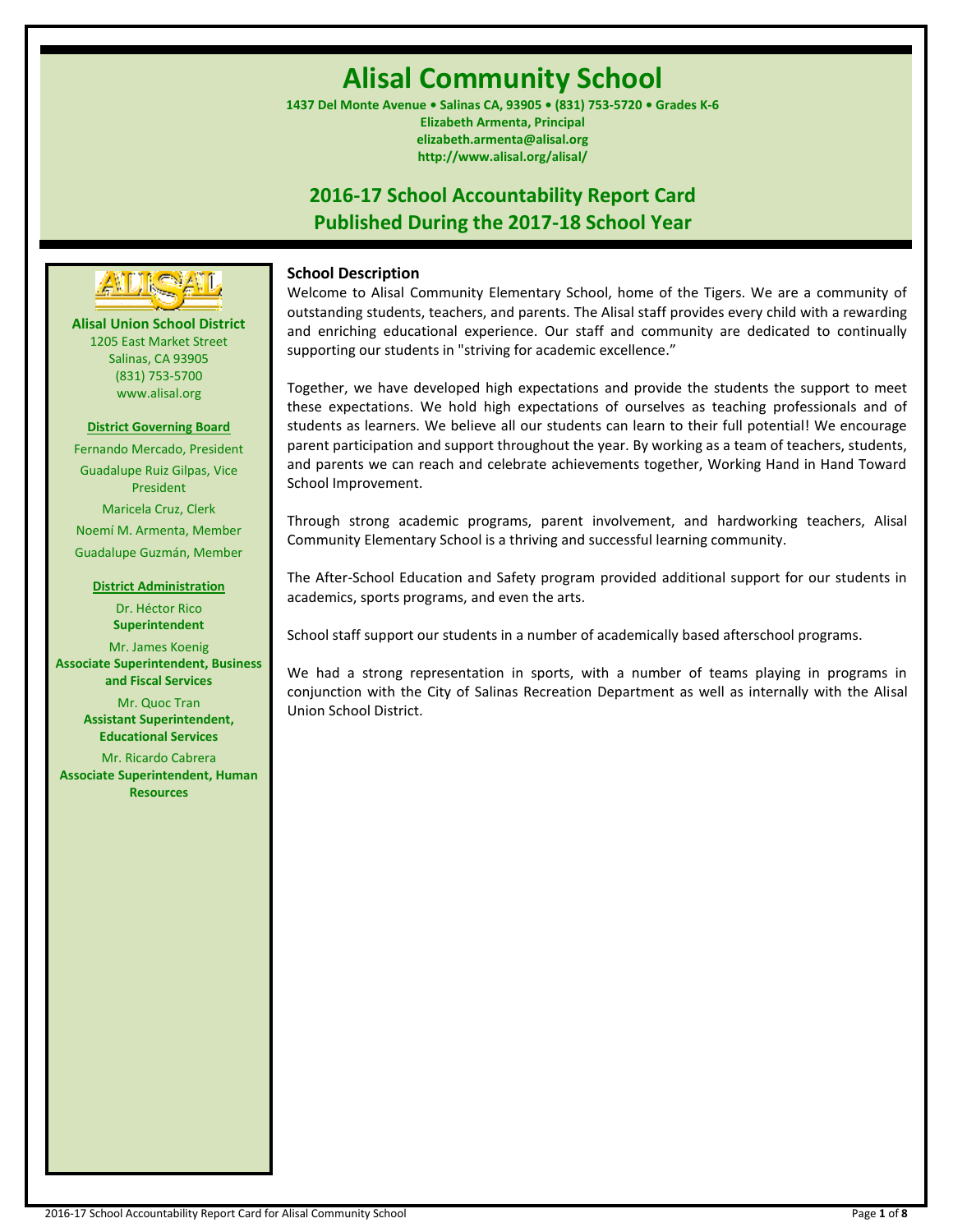## **About the SARC**

By February 1 of each year, every school in California is required by state law to publish a School Accountability Report Card (SARC). The SARC contains information about the condition and performance of each California public school. Under the Local Control Funding Formula (LCFF) all local educational agencies (LEAs) are required to prepare a Local Control and Accountability Plan (LCAP), which describes how they intend to meet annual school-specific goals for all pupils, with specific activities to address state and local priorities. Additionally, data reported in an LCAP is to be consistent with data reported in the SARC.

- For more information about SARC requirements, see the California Department of Education (CDE) SARC Web page at http://www.cde.ca.gov/ta/ac/sa/.
- For more information about the LCFF or LCAP, see the CDE LCFF Web page at http://www.cde.ca.gov/fg/aa/lc/.
- For additional information about the school, parents/guardians and community members should contact the school principal or the district office.

| 2016-17 Student Enrollment by Grade Level |                           |  |  |
|-------------------------------------------|---------------------------|--|--|
| <b>Grade Level</b>                        | <b>Number of Students</b> |  |  |
| Kindergarten                              | 135                       |  |  |
| Grade 1                                   | 103                       |  |  |
| Grade 2                                   | 100                       |  |  |
| Grade 3                                   | 121                       |  |  |
| Grade 4                                   | 108                       |  |  |
| Grade 5                                   | 104                       |  |  |
| Grade 6                                   | 97                        |  |  |
| <b>Total Enrollment</b>                   | 768                       |  |  |

| 2016-17 Student Enrollment by Group |                                    |  |  |  |
|-------------------------------------|------------------------------------|--|--|--|
| Group                               | <b>Percent of Total Enrollment</b> |  |  |  |
| <b>Black or African American</b>    | O                                  |  |  |  |
| American Indian or Alaska Native    | 0                                  |  |  |  |
| Asian                               | 0                                  |  |  |  |
| Filipino                            | 0.3                                |  |  |  |
| <b>Hispanic or Latino</b>           | 97.9                               |  |  |  |
| Native Hawaiian or Pacific Islander | 0                                  |  |  |  |
| White                               | 0                                  |  |  |  |
| <b>Two or More Races</b>            | 0                                  |  |  |  |
| Socioeconomically Disadvantaged     | 96.2                               |  |  |  |
| <b>English Learners</b>             | 88.9                               |  |  |  |
| <b>Students with Disabilities</b>   | 8.5                                |  |  |  |
| <b>Foster Youth</b>                 | 0                                  |  |  |  |

## **A. Conditions of Learning**

#### **State Priority: Basic**

The SARC provides the following information relevant to the State priority: Basic (Priority 1):

- Degree to which teachers are appropriately assigned and fully credentialed in the subject area and for the pupils they are teaching;
- Pupils have access to standards-aligned instructional materials; and
- School facilities are maintained in good repair.

| <b>Teacher Credentials</b>                         |           |           |           |  |  |  |
|----------------------------------------------------|-----------|-----------|-----------|--|--|--|
| <b>Alisal Community School</b>                     | $15 - 16$ | $16 - 17$ | $17 - 18$ |  |  |  |
| <b>With Full Credential</b>                        | 32        | 32        | 27        |  |  |  |
| <b>Without Full Credential</b>                     | 3         | 2         | 3         |  |  |  |
| <b>Teaching Outside Subject Area of Competence</b> | 0         | O         |           |  |  |  |
| <b>Alisal Union School District</b>                | 15-16     | $16 - 17$ | $17 - 18$ |  |  |  |
| <b>With Full Credential</b>                        |           |           | 334       |  |  |  |
| <b>Without Full Credential</b>                     |           |           | 61        |  |  |  |
| <b>Teaching Outside Subject Area of Competence</b> |           |           |           |  |  |  |

| Teacher Misassignments and Vacant Teacher Positions at this School |  |  |  |  |  |  |  |  |
|--------------------------------------------------------------------|--|--|--|--|--|--|--|--|
| <b>Alisal Community School</b><br>$17 - 18$<br>15-16<br>$16 - 17$  |  |  |  |  |  |  |  |  |
| <b>Teachers of English Learners</b>                                |  |  |  |  |  |  |  |  |
| Total Teacher Misassignments                                       |  |  |  |  |  |  |  |  |
| <b>Vacant Teacher Positions</b>                                    |  |  |  |  |  |  |  |  |

\* "Misassignments" refers to the number of positions filled by teachers who lack legal authorization to teach that grade level, subject area, student group, etc. Total Teacher Misassignments includes the number of Misassignments of Teachers of English Learners.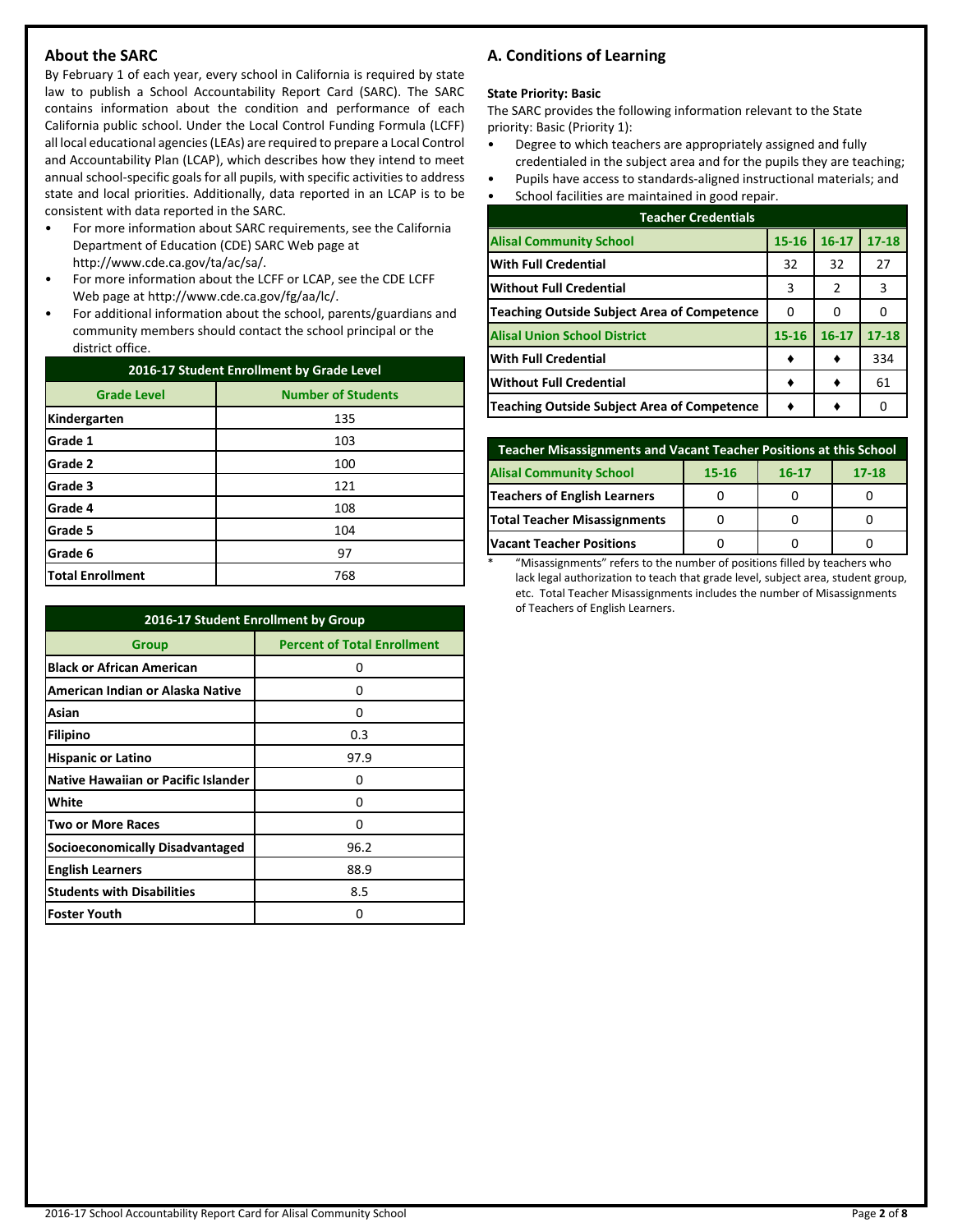## **Quality, Currency, Availability of Textbooks and Instructional Materials (School Year 2017-18)**

In order to support classroom professionals in teaching the Language Arts and Math Common Core State Standards, Engage NY curriculum, in both content areas was recommended and adopted as district curriculum. Both Engage NY Language Arts and Math were piloted and feedback from teachers attested to the ability of these common core resources to meet the requirements of the new common core state standards (CCSS).

In Language Arts:

K-1-2-3 Wonders is used to teacher all Language Arts standards. 4-6 used Engage NY solely to teach all Language Arts standards.

In Math:

At K-6, teachers used both the adopted Everyday Math curriculum and Engage NY Math, selecting one as their primary resource and the other as a secondary resource.

Bilingual Transference classrooms were able to use the Engage NY Math because student materials became available.

| <b>Textbooks and Instructional Materials</b><br>Year and month in which data were collected: 2014 |                                                                                                                                               |             |  |  |  |
|---------------------------------------------------------------------------------------------------|-----------------------------------------------------------------------------------------------------------------------------------------------|-------------|--|--|--|
| <b>Core Curriculum Area</b>                                                                       | <b>Textbooks and Instructional Materials/Year of Adoption</b>                                                                                 |             |  |  |  |
| <b>Reading/Language Arts</b>                                                                      | McMillan / McGraw-Hill, Wonders-Adopted 2017<br>Engage New York Language Arts- Adopted 2014<br>McMillan / McGraw-Hill, Treasures-Adopted 2010 |             |  |  |  |
|                                                                                                   | The textbooks listed are from most recent adoption:<br>Percent of students lacking their own assigned textbook:                               | Yes<br>0    |  |  |  |
| <b>Mathematics</b>                                                                                | Engage New York Math-Adopted 2014<br>McMillan / McGraw-Hill,<br>Every Day Math-Adopted 2012                                                   |             |  |  |  |
|                                                                                                   | The textbooks listed are from most recent adoption:                                                                                           | Yes         |  |  |  |
|                                                                                                   | Percent of students lacking their own assigned textbook:                                                                                      | 0           |  |  |  |
| Science                                                                                           | Delta Foss- (Kinder-5th grades) - Adopted 2007<br>McGraw-Hill- (6th grade) - Adopted 2006                                                     |             |  |  |  |
|                                                                                                   | The textbooks listed are from most recent adoption:                                                                                           | <b>Yes</b>  |  |  |  |
|                                                                                                   | Percent of students lacking their own assigned textbook:                                                                                      | $\mathbf 0$ |  |  |  |
| <b>History-Social Science</b>                                                                     | McGraw-Hill, Vistas- Adopted 2006                                                                                                             |             |  |  |  |
|                                                                                                   | The textbooks listed are from most recent adoption:                                                                                           | Yes         |  |  |  |
|                                                                                                   | Percent of students lacking their own assigned textbook:                                                                                      | 0           |  |  |  |
| <b>Foreign Language</b>                                                                           | Not applicable                                                                                                                                |             |  |  |  |
|                                                                                                   | The textbooks listed are from most recent adoption:                                                                                           | No          |  |  |  |
|                                                                                                   | Percent of students lacking their own assigned textbook:                                                                                      | 0           |  |  |  |
| <b>Health</b>                                                                                     | Not applicable                                                                                                                                |             |  |  |  |
|                                                                                                   | The textbooks listed are from most recent adoption:                                                                                           | No          |  |  |  |
|                                                                                                   | Percent of students lacking their own assigned textbook:                                                                                      | 0           |  |  |  |
| <b>Visual and Performing Arts</b>                                                                 | Not applicable                                                                                                                                |             |  |  |  |
|                                                                                                   | The textbooks listed are from most recent adoption:                                                                                           | No          |  |  |  |
|                                                                                                   | Percent of students lacking their own assigned textbook:                                                                                      | 0           |  |  |  |
| <b>Science Laboratory Equipment</b>                                                               | N/A                                                                                                                                           |             |  |  |  |
|                                                                                                   | The textbooks listed are from most recent adoption:                                                                                           | N/A         |  |  |  |
|                                                                                                   | Percent of students lacking their own assigned textbook:                                                                                      | 0           |  |  |  |

Note: Cells with N/A values do not require data.

## **School Facility Conditions and Planned Improvements (Most Recent Year)**

Alisal Community School is the oldest school in the district and has much history and character to offer our community. We have a total of 32 classrooms and a computer lab that are in full use. Our custodial and district maintenance staff work hard to maintain a clean and aesthetically pleasing campus.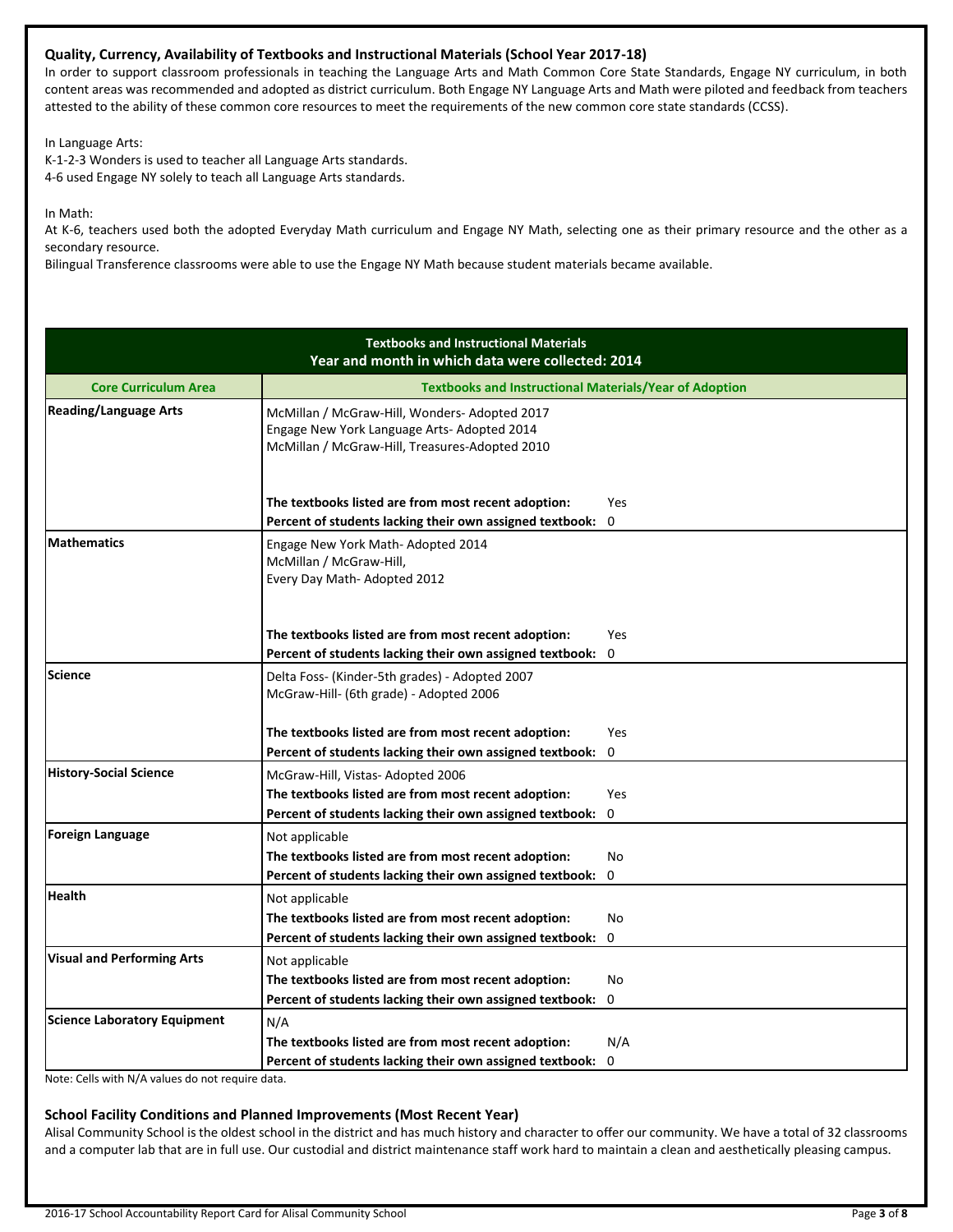| <b>School Facility Good Repair Status (Most Recent Year)</b><br>Year and month in which data were collected: August, 2017 |                       |      |                      |             |                                |  |
|---------------------------------------------------------------------------------------------------------------------------|-----------------------|------|----------------------|-------------|--------------------------------|--|
| <b>System Inspected</b>                                                                                                   |                       |      | <b>Repair Status</b> |             | <b>Repair Needed and</b>       |  |
|                                                                                                                           | Good                  |      | Fair                 | <b>Poor</b> | <b>Action Taken or Planned</b> |  |
| <b>Systems:</b><br>Gas Leaks, Mechanical/HVAC, Sewer                                                                      | X                     |      |                      |             |                                |  |
| Interior:<br><b>Interior Surfaces</b>                                                                                     | X                     |      |                      |             |                                |  |
| <b>Cleanliness:</b><br>Overall Cleanliness, Pest/Vermin Infestation                                                       | X                     |      |                      |             |                                |  |
| Electrical:<br>Electrical                                                                                                 | Χ                     |      |                      |             |                                |  |
| <b>Restrooms/Fountains:</b><br>Restrooms, Sinks/ Fountains                                                                | X                     |      |                      |             |                                |  |
| Safety:<br>Fire Safety, Hazardous Materials                                                                               | X                     |      |                      |             |                                |  |
| Structural:<br>Structural Damage, Roofs                                                                                   | X                     |      |                      |             |                                |  |
| External:<br>Playground/School Grounds, Windows/Doors/Gates/Fences                                                        | X                     |      |                      |             |                                |  |
| <b>Overall Rating</b>                                                                                                     | <b>Exemplary</b><br>X | Good | Fair                 | Poor        |                                |  |

## **B. Pupil Outcomes**

#### **State Priority: Pupil Achievement**

The SARC provides the following information relevant to the State priority: Pupil Achievement (Priority 4):

- Statewide assessments (i.e., California Assessment of Student Performance and Progress [CAASPP] System, which includes the Smarter Balanced Summative Assessments for students in the general education population and the California Alternate Assessments [CAAs] for English language arts/literacy [ELA] and mathematics given in grades three through eight and grade eleven. The CAAs have replaced the California Alternate Performance Assessment [CAPA] for ELA and mathematics, which were eliminated in 2015. Only eligible students may participate in the administration of the CAAs. CAA items are aligned with alternate achievement standards, which are linked with the Common Core State Standards [CCSS] for students with significant cognitive disabilities); and
- The percentage of students who have successfully completed courses that satisfy the requirements for entrance to the University of California and the California State University, or career technical education sequences or programs of study

| 2016-17 CAASPP Results for All Students |                                                                                              |                                                  |           |         |    |    |  |
|-----------------------------------------|----------------------------------------------------------------------------------------------|--------------------------------------------------|-----------|---------|----|----|--|
|                                         | <b>Percent of Students Meeting or Exceeding the State Standards</b><br>$(grades 3-8 and 11)$ |                                                  |           |         |    |    |  |
| <b>Subject</b>                          |                                                                                              | <b>School</b><br><b>District</b><br><b>State</b> |           |         |    |    |  |
|                                         | $15 - 16$                                                                                    | $16-17$                                          | $15 - 16$ | $16-17$ |    |    |  |
| ELA                                     | 30                                                                                           | 38                                               | 24        | 28      | 48 | 48 |  |
| Math                                    | 20                                                                                           | 27                                               | 18        | 21      | 36 | 37 |  |

Percentages are not calculated when the number of students tested is ten or less, either because the number of students in this category is too small for statistical accuracy or to protect student privacy.

| <b>CAASPP Test Results in Science for All Students</b> |                                                                                                            |                                                  |       |           |       |           |  |
|--------------------------------------------------------|------------------------------------------------------------------------------------------------------------|--------------------------------------------------|-------|-----------|-------|-----------|--|
|                                                        | <b>Percent of Students Scoring at Proficient or Advanced</b><br>(meeting or exceeding the state standards) |                                                  |       |           |       |           |  |
| <b>Subject</b>                                         |                                                                                                            | <b>District</b><br><b>School</b><br><b>State</b> |       |           |       |           |  |
|                                                        | $14 - 15$                                                                                                  | $15 - 16$                                        | 14-15 | $15 - 16$ | 14-15 | $15 - 16$ |  |
| Science                                                | 25                                                                                                         | 24                                               | 31    | 28        | 56    | 54        |  |

Note: Science test results include California Standards Tests (CSTs), California Modified Assessment (CMA), and California Alternate Performance Assessment (CAPA) in grades five, eight, and ten.

Note: Scores are not shown when the number of students tested is ten or less, either because the number of students in this category is too small for statistical accuracy or to protect student privacy.

Note: The 2016-17 data are not available. The California Department of Education is developing a new science assessment based on the Next Generation Science Standards for California Public Schools (CA NGSS). The new California Science Test (CAST) was piloted in spring 2017. The CST and CMA for Science will no longer be administered.

| Grade | 2016-17 Percent of Students Meeting Fitness Standards |     |     |  |  |  |  |
|-------|-------------------------------------------------------|-----|-----|--|--|--|--|
| Level | 4 of 6<br>5 of 6<br>6 of 6                            |     |     |  |  |  |  |
|       | 13.6                                                  | 8.7 | 3.9 |  |  |  |  |
| ÷     |                                                       |     |     |  |  |  |  |

Percentages are not calculated when the number of students tested is ten or less, either because the number of students in this category is too small for statistical accuracy or to protect student privacy.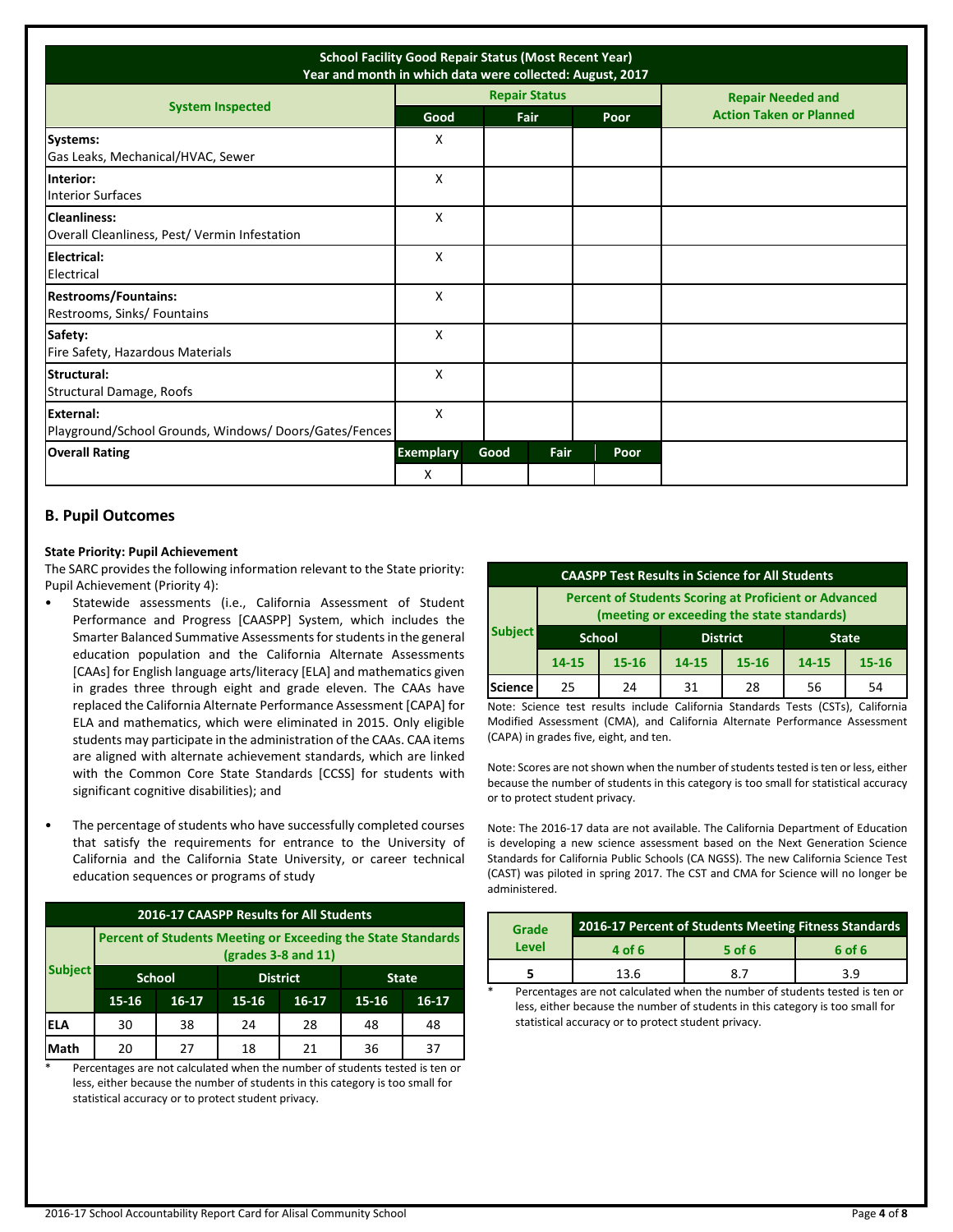| 2015-16 CAASPP Results by Student Group<br>Science (grades 5, 8, and 10) |                           |                   |                            |                               |  |  |  |
|--------------------------------------------------------------------------|---------------------------|-------------------|----------------------------|-------------------------------|--|--|--|
|                                                                          | <b>Number of Students</b> |                   | <b>Percent of Students</b> |                               |  |  |  |
| <b>Group</b>                                                             | <b>Enrolled</b>           | with Valid Scores | w/ Valid Scores            | <b>Proficient or Advanced</b> |  |  |  |
| <b>All Students</b>                                                      | 110                       | 107               | 97.3                       | 24.3                          |  |  |  |
| Male                                                                     | 42                        | 42                | 100.0                      | 28.6                          |  |  |  |
| Female                                                                   | 68                        | 65                | 95.6                       | 21.5                          |  |  |  |
| <b>Hispanic or Latino</b>                                                | 108                       | 105               | 97.2                       | 23.8                          |  |  |  |
| <b>Socioeconomically Disadvantaged</b>                                   | 105                       | 102               | 97.1                       | 23.5                          |  |  |  |
| <b>English Learners</b>                                                  | 80                        | 78                | 97.5                       | 16.7                          |  |  |  |
| <b>Students with Disabilities</b>                                        | 15                        | 15                | 100.0                      | 26.7                          |  |  |  |

\* Science test results include CSTs, CMA, and CAPA in grades five, eight, and ten. The "Proficient or Advanced" is calculated by taking the total number of students who scored at Proficient or Advanced on the science assessment divided by the total number of students with valid scores. Scores are not shown when the number of students tested is ten or less, either because the number of students in this category is too small for statistical accuracy or to protect student privacy.

| School Year 2016-17 CAASPP Assessment Results - English Language Arts (ELA)<br>Disaggregated by Student Groups, Grades Three through Eight and Eleven |                                   |                                |                                 |                                          |  |  |
|-------------------------------------------------------------------------------------------------------------------------------------------------------|-----------------------------------|--------------------------------|---------------------------------|------------------------------------------|--|--|
| <b>Student Group</b>                                                                                                                                  | <b>Total</b><br><b>Enrollment</b> | <b>Number</b><br><b>Tested</b> | <b>Percent</b><br><b>Tested</b> | <b>Percent</b><br><b>Met or Exceeded</b> |  |  |
| <b>All Students</b>                                                                                                                                   | 427                               | 417                            | 97.66                           | 37.89                                    |  |  |
| Male                                                                                                                                                  | 207                               | 199                            | 96.14                           | 33.17                                    |  |  |
| Female                                                                                                                                                | 220                               | 218                            | 99.09                           | 42.2                                     |  |  |
| <b>Filipino</b>                                                                                                                                       | --                                | $-$                            | --                              | $\hspace{0.05cm}$ – $\hspace{0.05cm}$    |  |  |
| <b>Hispanic or Latino</b>                                                                                                                             | 417                               | 409                            | 98.08                           | 38.14                                    |  |  |
| <b>Socioeconomically Disadvantaged</b>                                                                                                                | 411                               | 401                            | 97.57                           | 37.41                                    |  |  |
| <b>English Learners</b>                                                                                                                               | 405                               | 397                            | 98.02                           | 37.78                                    |  |  |
| <b>Students with Disabilities</b>                                                                                                                     | 40                                | 36                             | 90                              | 8.33                                     |  |  |
| <b>Students Receiving Migrant Education Services</b>                                                                                                  | 35                                | 33                             | 94.29                           | 39.39                                    |  |  |
| <b>Foster Youth</b>                                                                                                                                   | --                                | $- -$                          | --                              |                                          |  |  |

Note: ELA test results include the Smarter Balanced Summative Assessment and the CAA. The "Percent Met or Exceeded" is calculated by taking the total number of students who met or exceeded the standard on the Smarter Balanced Summative Assessment plus the total number of students who met the standard (i.e., achieved Level 3–Alternate) on the CAAs divided by the total number of students who participated in both assessments.

Note: Double dashes (--) appear in the table when the number of students is ten or less, either because the number of students in this category is too small for statistical accuracy or to protect student privacy.

Note: The number of students tested includes all students who participated in the test whether they received a score or not; however, the number of students tested is not the number that was used to calculate the achievement level percentages. The achievement level percentages are calculated using only students who received scores.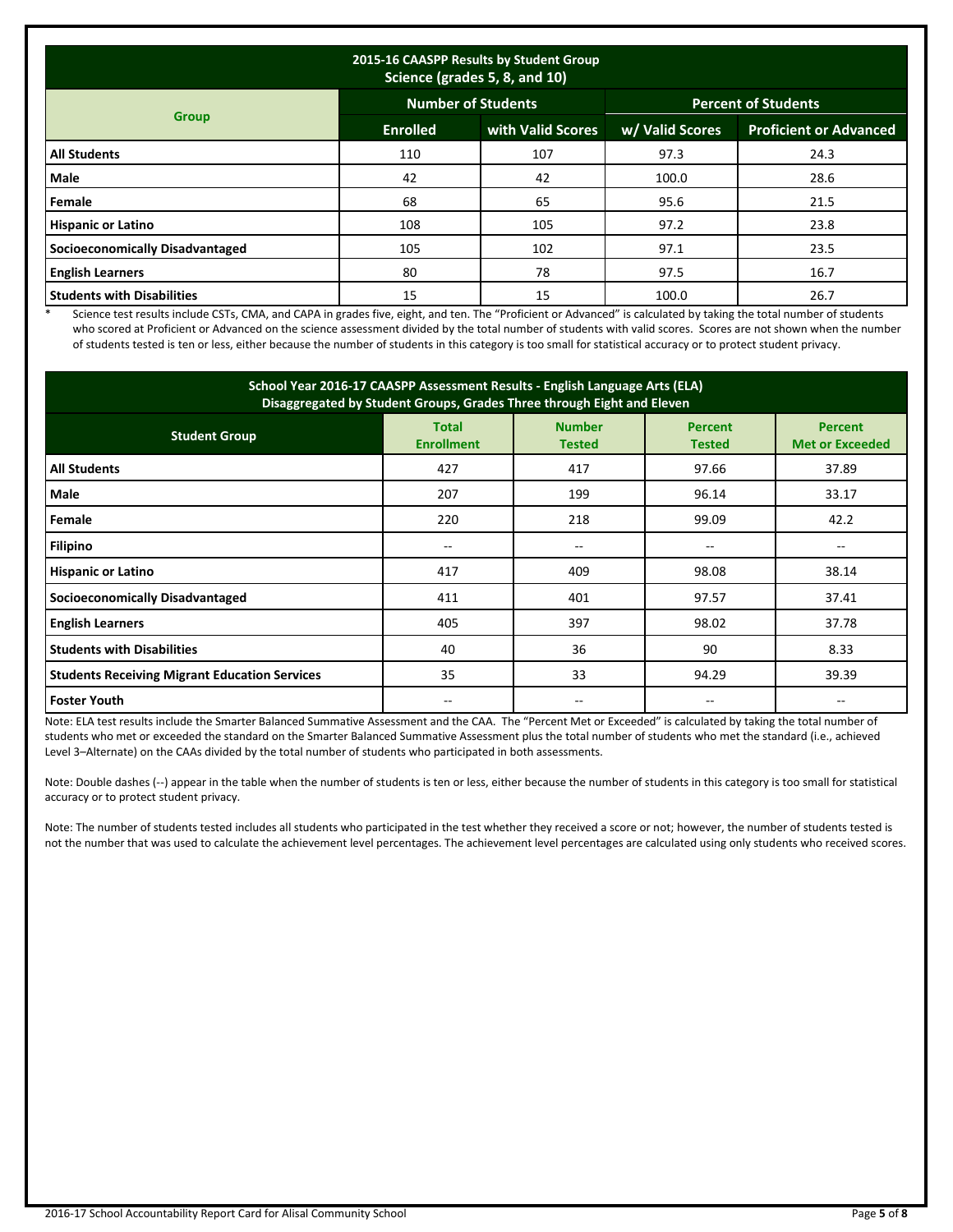| School Year 2016-17 CAASPP Assessment Results - Mathematics<br>Disaggregated by Student Groups, Grades Three through Eight and Eleven                                      |       |       |       |                          |  |  |  |  |  |
|----------------------------------------------------------------------------------------------------------------------------------------------------------------------------|-------|-------|-------|--------------------------|--|--|--|--|--|
| <b>Number</b><br><b>Total</b><br><b>Percent</b><br><b>Percent</b><br><b>Student Group</b><br><b>Enrollment</b><br><b>Met or Exceeded</b><br><b>Tested</b><br><b>Tested</b> |       |       |       |                          |  |  |  |  |  |
| <b>All Students</b>                                                                                                                                                        | 427   | 420   | 98.36 | 27.14                    |  |  |  |  |  |
| Male                                                                                                                                                                       | 207   | 201   | 97.1  | 26.37                    |  |  |  |  |  |
| Female                                                                                                                                                                     | 220   | 219   | 99.55 | 27.85                    |  |  |  |  |  |
| <b>Filipino</b>                                                                                                                                                            | $- -$ | $- -$ | $-$   | $\overline{\phantom{m}}$ |  |  |  |  |  |
| <b>Hispanic or Latino</b>                                                                                                                                                  | 417   | 410   | 98.32 | 27.56                    |  |  |  |  |  |
| <b>Socioeconomically Disadvantaged</b>                                                                                                                                     | 411   | 404   | 98.3  | 27.97                    |  |  |  |  |  |
| <b>English Learners</b>                                                                                                                                                    | 405   | 399   | 98.52 | 26.57                    |  |  |  |  |  |
| <b>Students with Disabilities</b>                                                                                                                                          | 40    | 36    | 90    | 2.78                     |  |  |  |  |  |
| <b>Students Receiving Migrant Education Services</b>                                                                                                                       | 35    | 34    | 97.14 | 26.47                    |  |  |  |  |  |
| <b>Foster Youth</b>                                                                                                                                                        | --    |       | --    |                          |  |  |  |  |  |

Note: Mathematics test results include the Smarter Balanced Summative Assessment and the CAA. The "Percent Met or Exceeded" is calculated by taking the total number of students who met or exceeded the standard on the Smarter Balanced Summative Assessment plus the total number of students who met the standard (i.e., achieved Level 3–Alternate) on the CAAs divided by the total number of students who participated in both assessments.

Note: Double dashes (--) appear in the table when the number of students is ten or less, either because the number of students in this category is too small for statistical accuracy or to protect student privacy.

Note: The number of students tested includes all students who participated in the test whether they received a score or not; however, the number of students tested is not the number that was used to calculate the achievement level percentages. The achievement level percentages are calculated using only students who received scores.

## **C. Engagement**

## **State Priority: Parental Involvement**

The SARC provides the following information relevant to the State priority: Parental Involvement (Priority 3):

• Efforts the school district makes to seek parent input in making decisions for the school district and each schoolsite.

## **Opportunities for Parental Involvement (School Year 2017-18)**

At Alisal Community School, parents have many opportunities to participate in their children's learning activities, including Parenting Partners, School Site Council, and the Parent Patrol. Parents are also invited to volunteer in their student's classrooms to help teachers prepare materials for lessons and to read to our students.

Parents are also instrumental in our Winter "Las Posadas" celebrations, Fall Harvest Carnival, and Spring Science Fair. Parents are always encouraged to attend parent-teacher conferences, Open House, Trimester Awards, and Family Reading and Math Nights as well.

For more information about how to get involved at your school, please contact Ms. Elizabeth Armenta, School Principal at (831) 753-5720.

#### **State Priority: School Climate**

The SARC provides the following information relevant to the State priority: School Climate (Priority 6):

- Pupil suspension rates;
- Pupil expulsion rates; and
- Other local measures on the sense of safety.

#### **School Safety Plan**

Student safety is of the utmost concern at Alisal Community School. Our campus supervisors, and parent patrol which is made up of parent volunteers, supervises students both before and after school. While on campus, students are supervised at all times by teachers, campus supervisors, and school administrators. Visitors to the school must report to the main office and sign our visitors' log before visiting our campus.

Our School Safety Plan is reviewed annually. It includes procedures for dealing with a variety of emergency situations such as earthquakes, fires, bomb threats, and intruders on campus. We share this plan with staff and parents yearly, and there are copies in each classroom so that teachers can refer to them immediately. Earthquake and fire drills are held monthly throughout the year.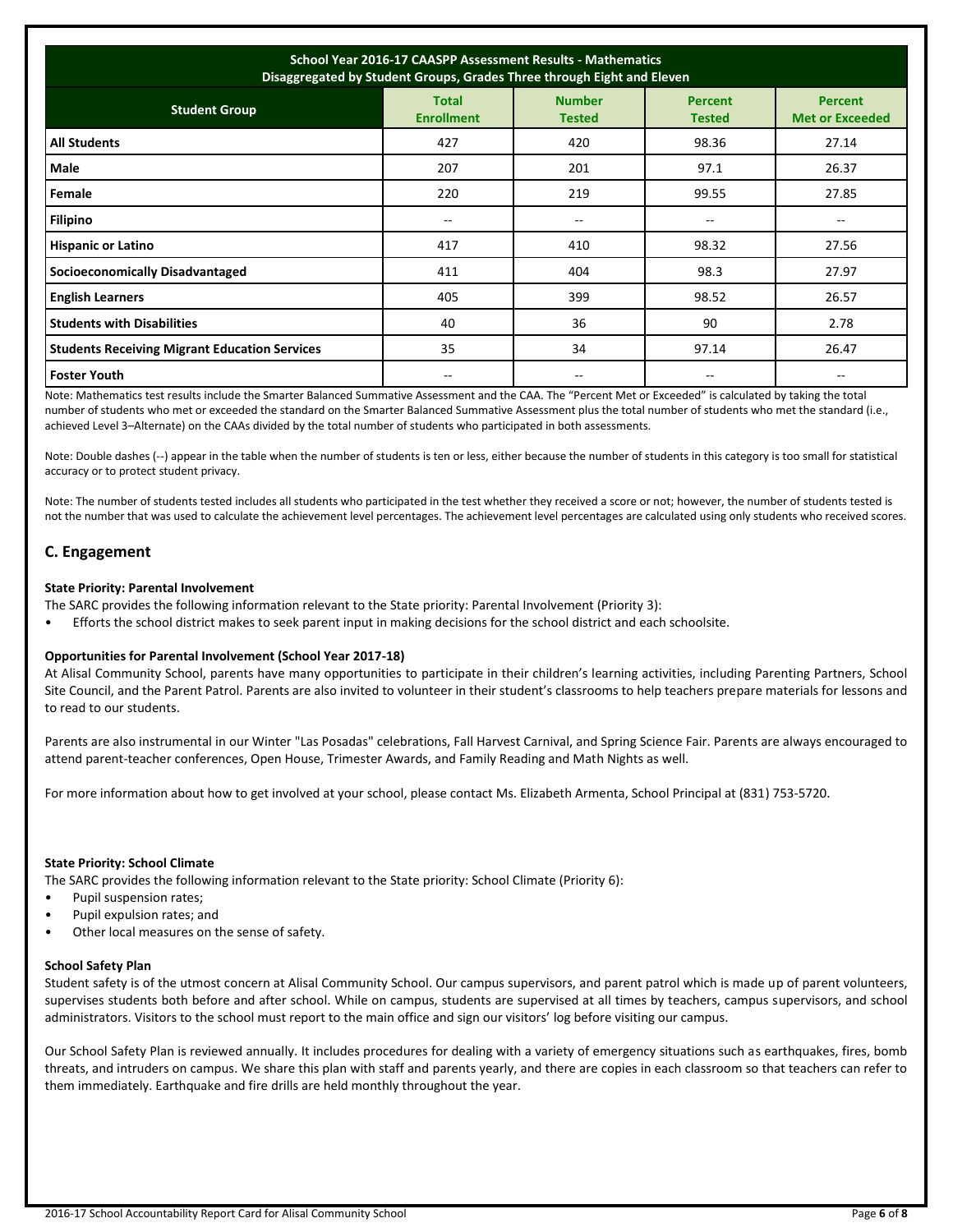| <b>Suspensions and Expulsions</b> |         |         |         |  |  |  |
|-----------------------------------|---------|---------|---------|--|--|--|
| <b>School</b>                     | 2014-15 | 2015-16 | 2016-17 |  |  |  |
| <b>Suspensions Rate</b>           | 0.0     | 0.0     | 0.0     |  |  |  |
| <b>Expulsions Rate</b>            | 0.0     | 0.0     | 0.0     |  |  |  |
| <b>District</b>                   | 2014-15 | 2015-16 | 2016-17 |  |  |  |
| <b>Suspensions Rate</b>           | 1.1     | 1.0     | 0.5     |  |  |  |
| <b>Expulsions Rate</b>            | 0.0     | 0.0     | 0.0     |  |  |  |
| <b>State</b>                      | 2014-15 | 2015-16 | 2016-17 |  |  |  |
| <b>Suspensions Rate</b>           | 3.8     | 3.7     | 3.6     |  |  |  |
| <b>Expulsions Rate</b>            | 0.1     | 0.1     | 0.1     |  |  |  |

## **D. Other SARC Information**

The information in this section is required to be in the SARC but is not included in the state priorities for LCFF.

| 2017-18 Federal Intervention Program                |                 |           |  |  |  |
|-----------------------------------------------------|-----------------|-----------|--|--|--|
| <b>Indicator</b>                                    | <b>District</b> |           |  |  |  |
| <b>Program Improvement Status</b>                   | In PI           | In PI     |  |  |  |
| <b>First Year of Program Improvement</b>            | 2004-2005       | 2004-2005 |  |  |  |
| Year in Program Improvement                         | Year 3          |           |  |  |  |
| Number of Schools Currently in Program Improvement  | 8               |           |  |  |  |
| Percent of Schools Currently in Program Improvement | 61.5            |           |  |  |  |

| <b>Academic Counselors and Other Support Staff at this School</b> |    |  |  |  |
|-------------------------------------------------------------------|----|--|--|--|
| <b>Number of Full-Time Equivalent (FTE)</b>                       |    |  |  |  |
| <b>Academic Counselor</b>                                         | 0  |  |  |  |
| <b>Counselor (Social/Behavioral or Career Development)</b>        | O  |  |  |  |
| Library Media Teacher (Librarian)                                 | 1  |  |  |  |
| Library Media Services Staff (Paraprofessional)                   | .5 |  |  |  |
| <b>Psychologist</b>                                               | .5 |  |  |  |
| <b>Social Worker</b>                                              | o  |  |  |  |
| <b>Nurse</b>                                                      | O  |  |  |  |
| Speech/Language/Hearing Specialist                                | 1  |  |  |  |
| <b>Resource Specialist</b>                                        | 1  |  |  |  |
| Other                                                             | 1  |  |  |  |
| <b>Average Number of Students per Staff Member</b>                |    |  |  |  |
| <b>Academic Counselor</b>                                         |    |  |  |  |

One Full Time Equivalent (FTE) equals one staff member working full time; one FTE could also represent two staff members who each work 50 percent of full time.

| Average Class Size and Class Size Distribution (Elementary) |         |                              |         |             |  |       |                                                                 |   |   |    |  |   |
|-------------------------------------------------------------|---------|------------------------------|---------|-------------|--|-------|-----------------------------------------------------------------|---|---|----|--|---|
| <b>Average Class Size</b><br>Grade                          |         | <b>Number of Classrooms*</b> |         |             |  |       |                                                                 |   |   |    |  |   |
|                                                             |         | $1 - 20$                     |         | 21-32       |  | $33+$ |                                                                 |   |   |    |  |   |
|                                                             | 2014-15 | 2015-16                      | 2016-17 | $2014 - 15$ |  |       | 2015-16 2016-17 2014-15 2015-16 2016-17 2014-15 2015-16 2016-17 |   |   |    |  |   |
| К                                                           | 25      | 27                           | 27      |             |  |       | 3                                                               | 5 | 5 | Ŧ. |  |   |
|                                                             | 30      | 27                           | 20      |             |  | 3     | 4                                                               | 4 | 2 |    |  |   |
|                                                             | 23      | 24                           | 25      |             |  |       | 5                                                               | 5 | 4 |    |  |   |
|                                                             | 28      | 23                           | 24      |             |  |       | 4                                                               | 5 | 5 |    |  |   |
| 4                                                           | 28      | 27                           | 27      |             |  |       | 4                                                               | 4 | 4 |    |  |   |
| 5                                                           | 32      | 28                           | 26      |             |  |       | $\overline{2}$                                                  | 4 | 4 |    |  |   |
| 6                                                           | 30      | 30                           | 32      |             |  |       | 3                                                               | 3 |   |    |  | 2 |

\* Number of classes indicates how many classes fall into each size category (a range of total students per class).

## **Professional Development provided for Teachers**

The major areas of professional development for teachers in 2016-17 included the following:

- Standards-based planning for instruction, learning and assessment
- Close Reading and Evidence-Based Text Questions PDD • Explicit Direct Instruction
- Bilingual Transference (for teachers facilitating Alternative Bilingual Education classes)
- Side by Side (for teachers facilitating Structured English Immersion classes)
- Lesson Design and Engagement
- Coaching Cycles (for Academic Coaches)
- Teacher-principal meetings Student performance data reporting
- Teaching to the Math standards (primary grade teachers)
- PBIS